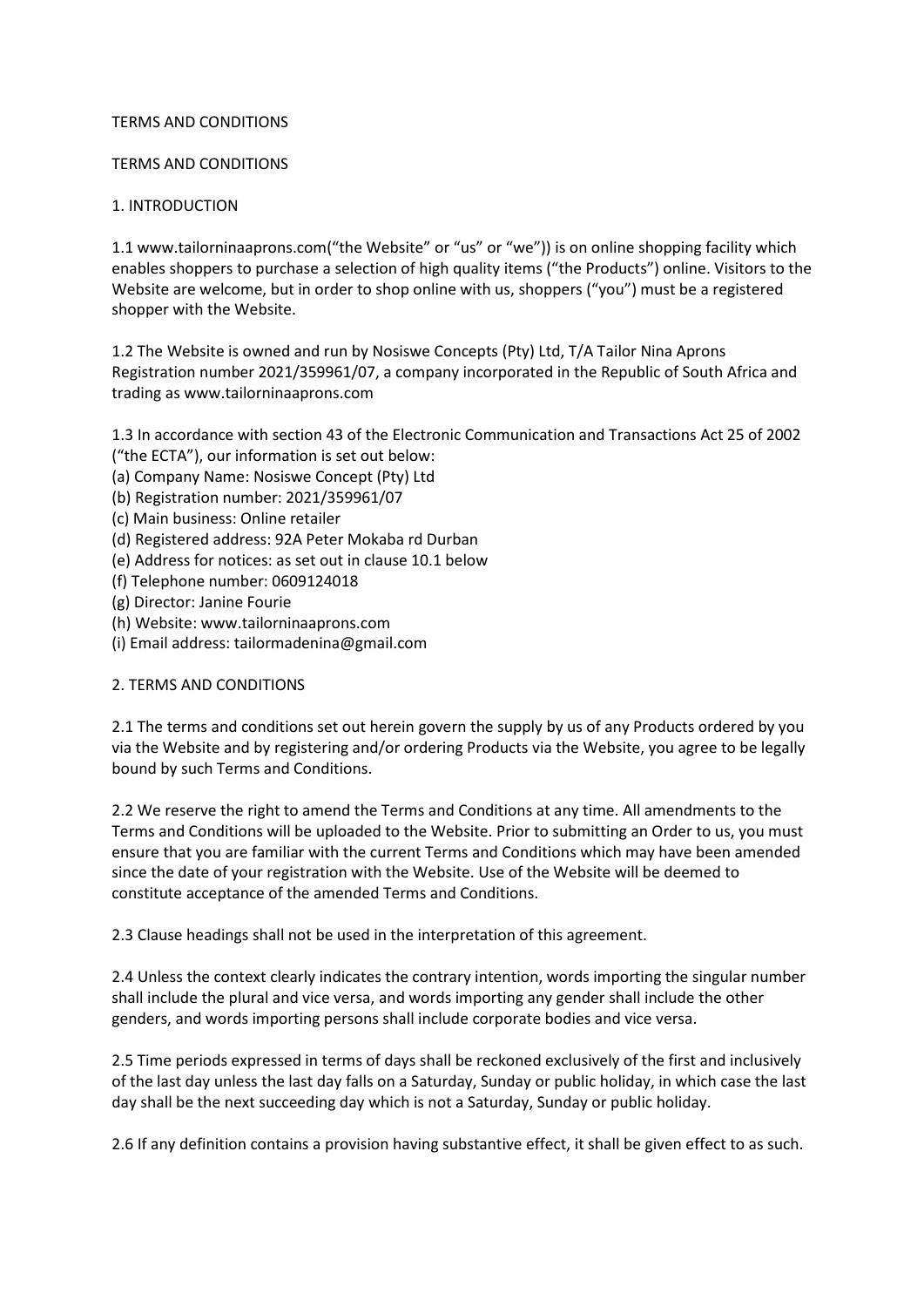2.7 The following expressions shall have the meanings set out against them:

(a) "Account" means the account referred to in clause 1.1 for you to conduct online shopping via our site;

(b) "Application for Registration" means the application process for registration as a shopper with the Website;

(c) "Business Day" means any other day than a Saturday, Sunday or proclaimed public holiday in the Republic of South Africa;

(d) "Confirmation of Acceptance of Order" means Our written confirmation to You via email of Our receipt of Your Order and acceptance thereof;

(e) "Customer" means you;

(f) "Order" means an electronic transaction and order submitted by you to purchase a Product from us;

(g) 'Terms and Conditions" means the terms and conditions applicable to your Orders.

2.8 The Terms and Conditions are subject to copyright and the use thereof by any person, whether natural or juristic without our prior written consent is prohibited.

2.9 No terms or conditions submitted by you shall apply to any purchase or Order via the Website unless expressly accepted in writing by us prior to Confirmation of Acceptance of Order having been despatched.

### 3. PURCHASE PROCESS

### Registration

3.1 To place an Order with us you must be registered on the Website. Please follow the registration process as directed on the Website.

3.2 We reserve the right to cancel your registration with our Website at any time for any reason whatsoever and will immediately do so in the event of any suspected fraud other improper conduct by you in respect of your account with us.

3.3 You acknowledge that it is vital for the protection of the integrity of our data and the Website that your user name and password be for your personal use only and shall not be knowingly disclosed to any third party for their or anyone else's use.

### Placing your Order

3.4 Place your order as directed on the Website. You will be directed to the checkout which is the step where your order, pricing and delivery information (estimated delivery date and delivery fee) will be confirmed. Prior to final submission of the Order the price payable together with any delivery or other charges payable including Vat will be itemised and confirmed for you.

3.5 You will have an opportunity to review the Order, correct any mistakes and withdraw from the Order before finally submission of the Order. It is your responsibility to ensure that your Order is accurate. If you discover that your Order is incorrect, please contact tailormadenina@gmail.com. We will have no obligation to assist to rectify your error, but may in our sole discretion determine whether or not to assist.

3.6 Final submission of the Order constitutes an offer to purchase and you will be entitled to revoke such offer at any time prior to despatch by Us of the Confirmation of Acceptance of Order, which will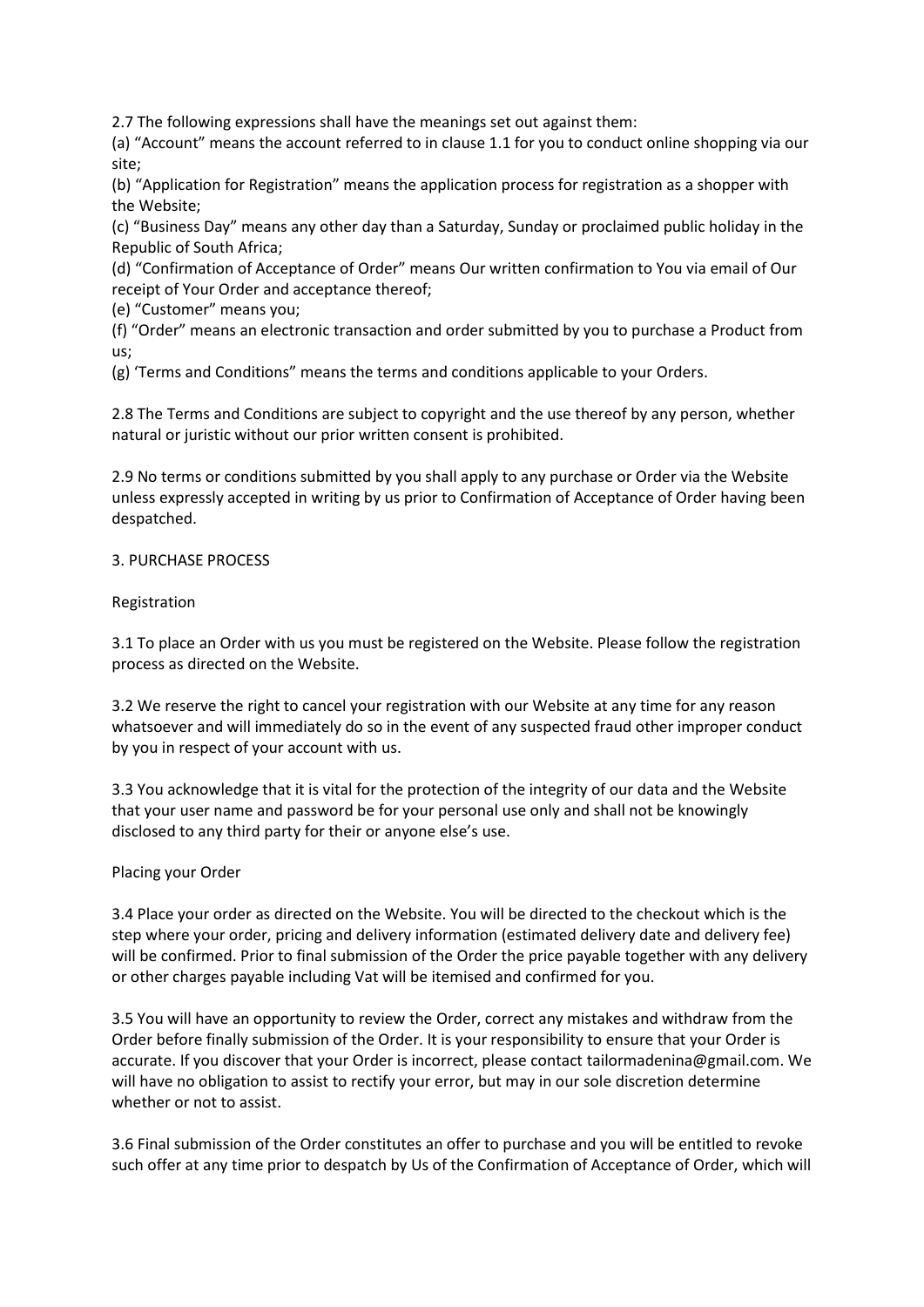constitute acceptance of Your offer. We will have the right to decline to accept any Order for any reason whatsoever and shall not be obliged to supply the Products listed in your Order prior to despatch by Us of the Confirmation of Acceptance of Order. Any correspondence from us that does not state "Confirmation of Acceptance of Order" will not constitute confirmation of your Order. For the sake of clarity, an acknowledgement of receipt confirming the details of your Order will be sent to your prior to the Confirmation of Acceptance of Order.

3.7 A legally binding agreement shall be concluded upon despatch of the Confirmation of Acceptance of Order to you via email. The Confirmation of Acceptance of Order will confirm that we accept the Order, receipt of payment, delivery information and estimated date of delivery and provide you with an invoice.

# Payment

3.8 When submitting the Order, you will be given two payment options, payment via credit card / yoco or by EFT:

(a) EFT payments must be made directly into our bank account within 48 (forty eight) hours of despatch of the Confirmation of Acceptance of the Order, the details of which will be provided to you in the ordering process. Your order number must be used as the payment reference to enable us to track your payment and to avoid delays. We cannot be held responsible for any delays arising from an incorrect reference being used on an EFT payment.

(b) We utilise the services of yoco as our agent for processing credit card payments. Their contact details and terms and conditions can be viewed at the following link https://www.yoco.co.za/za/terms/

3.9 Your Order will not be processed until we have received cleared payment in full for the Order.

3.10 You warrant that you are the duly authorised user of any credit card, the details of which you use to submit payment for any Order and that the account or card used has sufficient funds to pay the Order cost referred to in 3.4 above in full. You indemnify us against any claims whatsoever regarding fraudulent use of a credit card or bank account details for the purchase of Products via the Website.

# Delivery

3.11 The delivery fee payable for the Products will be specified in the order process and set out in your Confirmation of Acceptance of Order. Except where the Products have not be despatched for delivery, delivery fees are not refundable.

3.12 You will be asked to provide a physical address for the place of delivery of your Order during the ordering process. Deliveries will be made within the Republic of South Africa, Monday to Friday between 08h00 and 17h00 and it is your responsibility to ensure that someone will be available to accept and sign for delivery of your Order. If no one is available to accept delivery of the Products at your physical address, our courier may leave you a notice advising of the attempted delivery and requesting you to contact the courier for delivery arrangements. It will be your responsibility to contact the courier.

3.13 We will endeavour to deliver the Products to you at your requested place of delivery within the time period specified for each Product and confirmed by us in the Confirmation of Acceptance of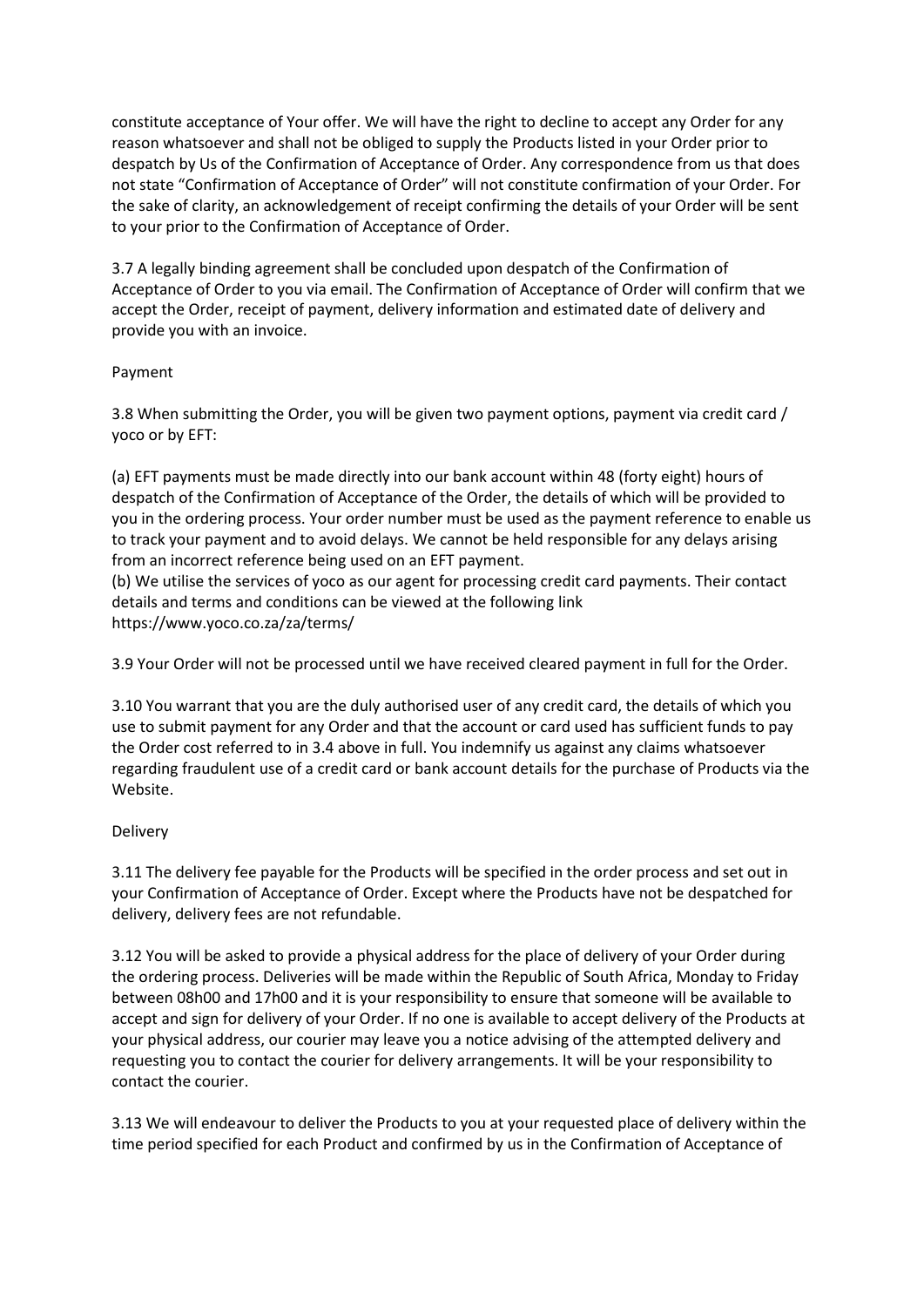Order. The Products will only be despatched for delivery once full payment for such Products has been received by us and we have despatched Our Confirmation of Acceptance of Order.

3.14 In the event that we anticipate that we will not meet our estimated delivery date, we will notify you as soon as is practically possible.

3.15 If it is not possible for us to deliver your Order to the physical address specified on submission of your Order, we will notify you as soon as possible and request an alternative physical address for such delivery. If no other address is suitable, your Order will be cancelled and any money due to be refunded to you, will be refunded to you as soon as possible.

3.16 While we will make every effort to ensure that the Products are delivered within the advised time frame, We will not be liable to you for any losses, liabilities, costs, damages, charges or expenses arising out of late delivery of the Products to you.

3.17 A delivery note signed by you or by any person purporting to sign on your behalf, or by anyone else at the agreed place of delivery, shall be proof (until the contrary is proved) of the delivery of Products listed thereon, in good condition and as ordered by you. In the event of incorrect supply of Products or different Products from what was ordered, the delivery note must be endorsed by you accordingly and immediately.

3.18 Any Products delivered to you in error will only be considered for return by the Company provided that such Products are undamaged, have not been tampered with in any way and are not defaced in any way.

3.19 Risk in and to the Products shall pass to you upon delivery of the Products to you. If you are in breach of your obligations in terms of the Terms and Conditions, risk shall pass on the date on which delivery would have occurred but for your breach. On passing of risk, any responsibility for loss or destruction of the Products shall lie with you.

### 4. CANCELLATION & REFUNDS

#### Your Cancellation

4.1 You will be entitled to cancel your Order on written notice to us at any time prior to despatch of the Confirmation of Acceptance of Order without payment of a cancellation fee. We will refund any sum due to be returned to you within 48 (forty eight) hours of receipt of the written notice by us of such cancellation.

4.2 Where the Product has been delivered and received in good order and condition, you will be entitled to cancel your Order without payment of a cancellation fee within 7 (seven) days of delivery of the Products and provided the Product is unopened and in its original packaging, to claim a refund of money paid in respect of the Products. Any such refund will be paid within 30 (thirty) days of the date of cancellation.

4.3 If delivery is not received within the specified delivery time frame, and such failure is not due to fault on your part, you may cancel the Order and provided the Product is unopened and in its original packaging, to claim a refund of money paid in respect of the Products. Any such refund will be paid within 30 (thirty) days of the date of cancellation.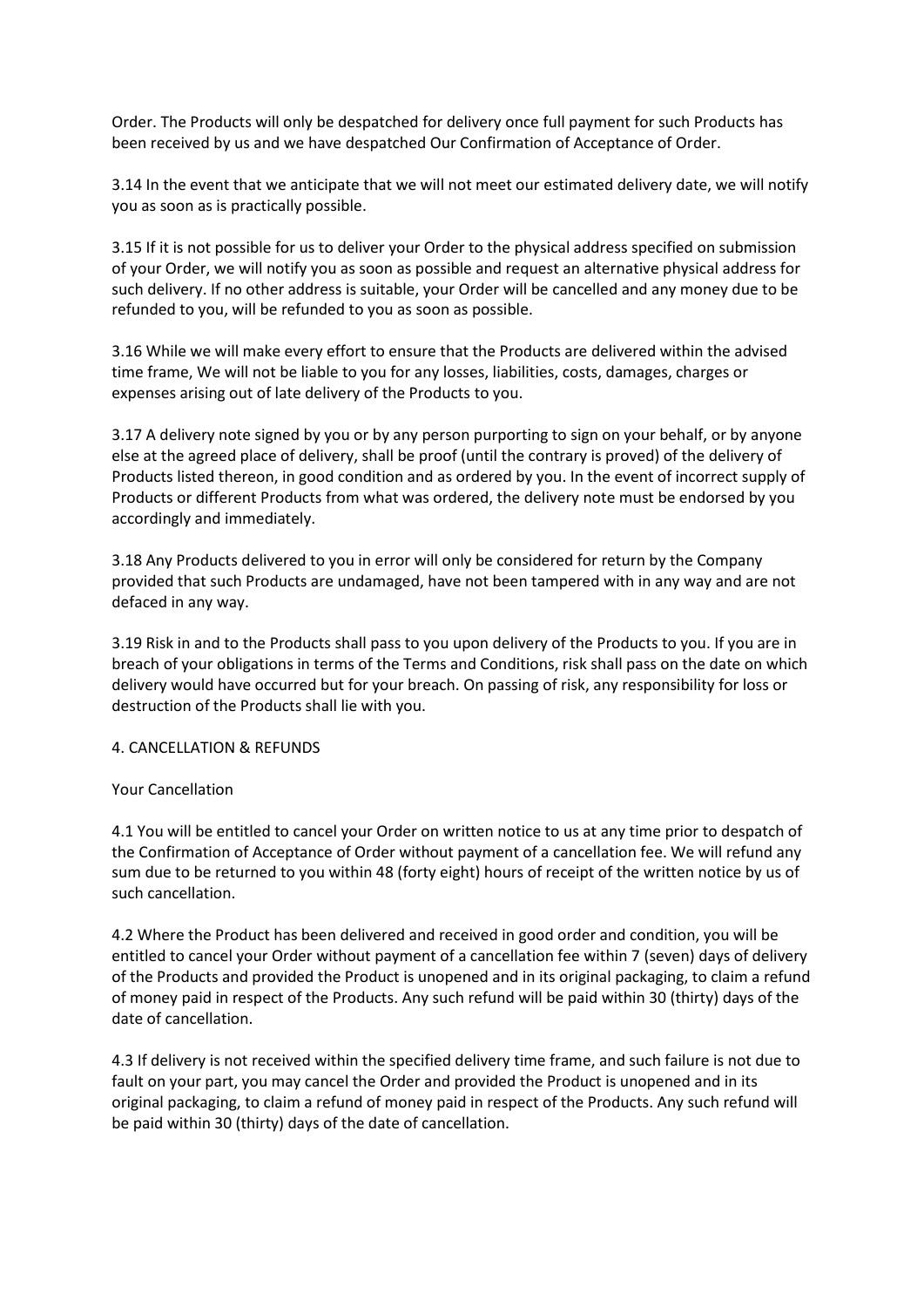4.4 Subject to applicable legislation in particular circumstances, not all cancellations or returns will be approved and may be approved or denied at our discretion based on the particular circumstances.

Our Cancellation

4.5 We will be entitled to refuse to accept or process any Order and/or to cancel any Order at any time, in whole or in part, on written notice to you in the following circumstances:

(a) unavailability of the product/s for any reason whatsoever; or

(b) suspected fraudulent conduct in respect of the Order in which event, we will refund any monies due to be returned to you within 48 (forty eight) hours of written notice to you of such cancellation.

4.6 If you are responsible for delay in delivery of the Product then we may on written notice to you cancel the Order with immediate effect and charge you a reasonable fee to recover necessary costs we may have incurred in respect of the failed delivery and cancelled Order. The money paid by you in respect of the Order will be refunded to you less any such fee charged by us to recover costs incurred by us as a result of the cancelled Order.

# 5. PRODUCTS & CONSUMER PROTECTION ACT

5.1 We have limited availability of stock on offer via our Website. If we are unable to supply you with the Products as ordered, we will advise you in writing and refund the purchase price of the unavailable Product to you within 48 (forty eight) hours of such notice having been sent to you.

5.2 You acknowledge that it is your responsibility to ensure that the Products delivered are correct as ordered and suitable for their purported and general use. We shall take reasonable care to ensure the correctness of supply, but limit our responsibility to the replacement, repair, credit or return of defective or incorrect supply at our discretion and in terms of any applicable provisions of the CPA.

5.3 We give no warranties in respect of the Products. However, should the CPA apply to the Order, we give only the following warranties in respect of the Products:

(a) We have title to the Products and the unencumbered right to sell the Products;

(b) Unless otherwise agreed in writing, we will at our sole discretion and expense replace or repair any Products sold by us, on a return basis only, within a reasonable time, if you notify us in writing of any defects in respect of the Products within 6 (six) months from the date of sale and such Products are determined by us on a good faith inspection thereof, to be defective in respect of materials and/or workmanship. We will not be liable to compensate you for any damages sustained by you whilst the Products are being repaired, nor shall we be liable for any other damages, including consequential damages, relating to the replacement or repair of the Products. (c) In addition and concurrent to the warranty given in (b) above, the Products are supplied with a six month warranty of quality against defects, within the meaning of the CPA.

5.4 Notwithstanding the provisions of clause 5.3 above:

(a) Unless you have specifically informed us of the intended use of the Products, we do not warrant that the Products will be fit for the purpose that you intend using the Products;

(b) if any defect in the Products, or the components of the Products, relates to alterations contrary to the instructions or after leaving our control, we will not be liable for those defects, including in respect of any possible liability in terms of the implied warranty of quality contained in the CPA;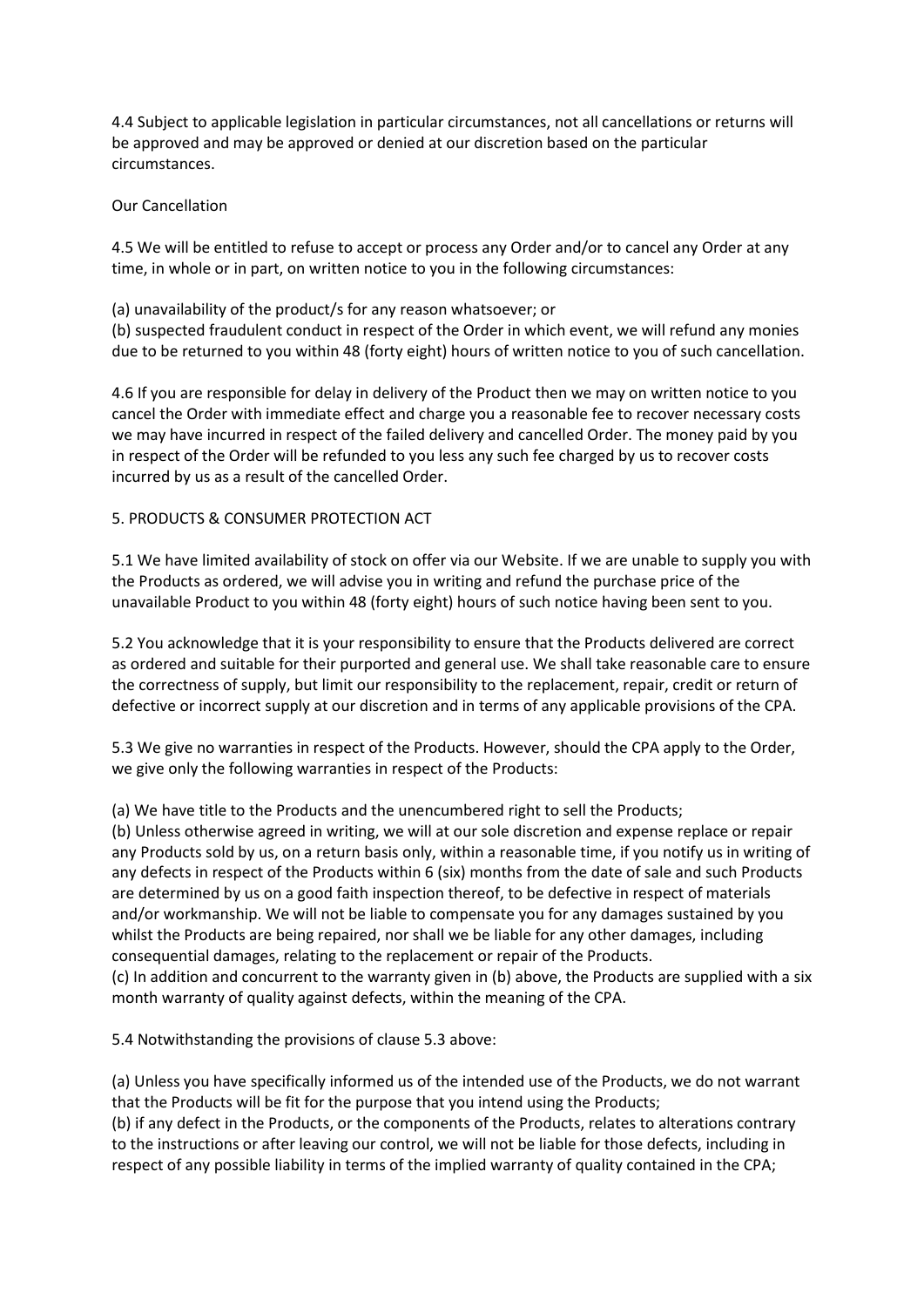(c) any warranty provided by us will cease to apply if any material information provided by you, specifically insofar as the intended use of the Products is concerned, is incomplete or incorrect or if there is any material change in operating conditions or any misuse, abuse or material neglect of the Products by you.

5.5 Should the CPA apply to the Order, nothing in the Terms and Conditions is intended to or must be understood to unlawfully restrict, limit or avoid your rights or our obligations under sections 54, 55, and 56 of the CPA, which are admitted only to the minimum possible extent. Unless the contrary is stated elsewhere in the Terms and Conditions, the Customer shall have no rights in respect of quality of service, safe & good quality goods or implied warranty of quality beyond those explicitly stated in the aforementioned sections.

5.6 We shall provide you with the Products in an undamaged condition and in conformity with the latest information published on our Website at the time of your order.

# 6. LIMITATION OF LIABILITY

6.1 The limitation of liability set out below does not limit any of our obligations or potential liability to you in terms of the Consumer Protection Act 68 of 2008 ("the CPA") in respect of products sold via the Website or our obligations to ensure that the payment systems used are secure as provided for in the Electronic Communications Act 25 of 2002 ("the ECTA").

6.2 You indemnify us, our representatives and/or agents against liability for any loss or damage of any kind that may arise whatsoever from the use of, including inability to use the Website and/or any refusal by us to accept an Order from You.

6.3 While we make every effort to ensure the accuracy of the content of the Website, we do not guarantee that the Website content is free from errors or omissions or that the Website will be fully functional and operational at all times. Please advise us if you encounter difficulties with the Website to enable us to rectify any issues.

6.4 We confirm that your use of the Website is on a voetstoets basis and that it is your responsibility to make the necessary enquiries to determine whether or not the Website will be suitable for your purposes.

6.5 Nothing on the Website should be regarded as constituting professional advice and we cannot be responsible for any actions you or others take based on the content of our Website. You should seek independent professional advice where necessary.

6.6 We shall not be liable to you for any breach or delay in the ful fillment of your Order, arising out of any cause beyond our reasonable control, whether or not such incident could have been foreseen. For the sake of clarity, these would include inter alia, natural disasters and unavoidable incidents, actions of third parties, insurrection, riot, civil commotion, war, hostilities, warlike operations, national emergencies, terrorism, piracy, arrests, restraints or detainments of any competent authority, strikes or combinations or lock-out of workmen, epidemic, fire, explosion, mechanical breakdown, third party software, failure or problems with public utility supplies (including electrical, telecoms or Internet failure) regardless of whether the circumstances in question could have been foreseen.

### 7. DISPUTES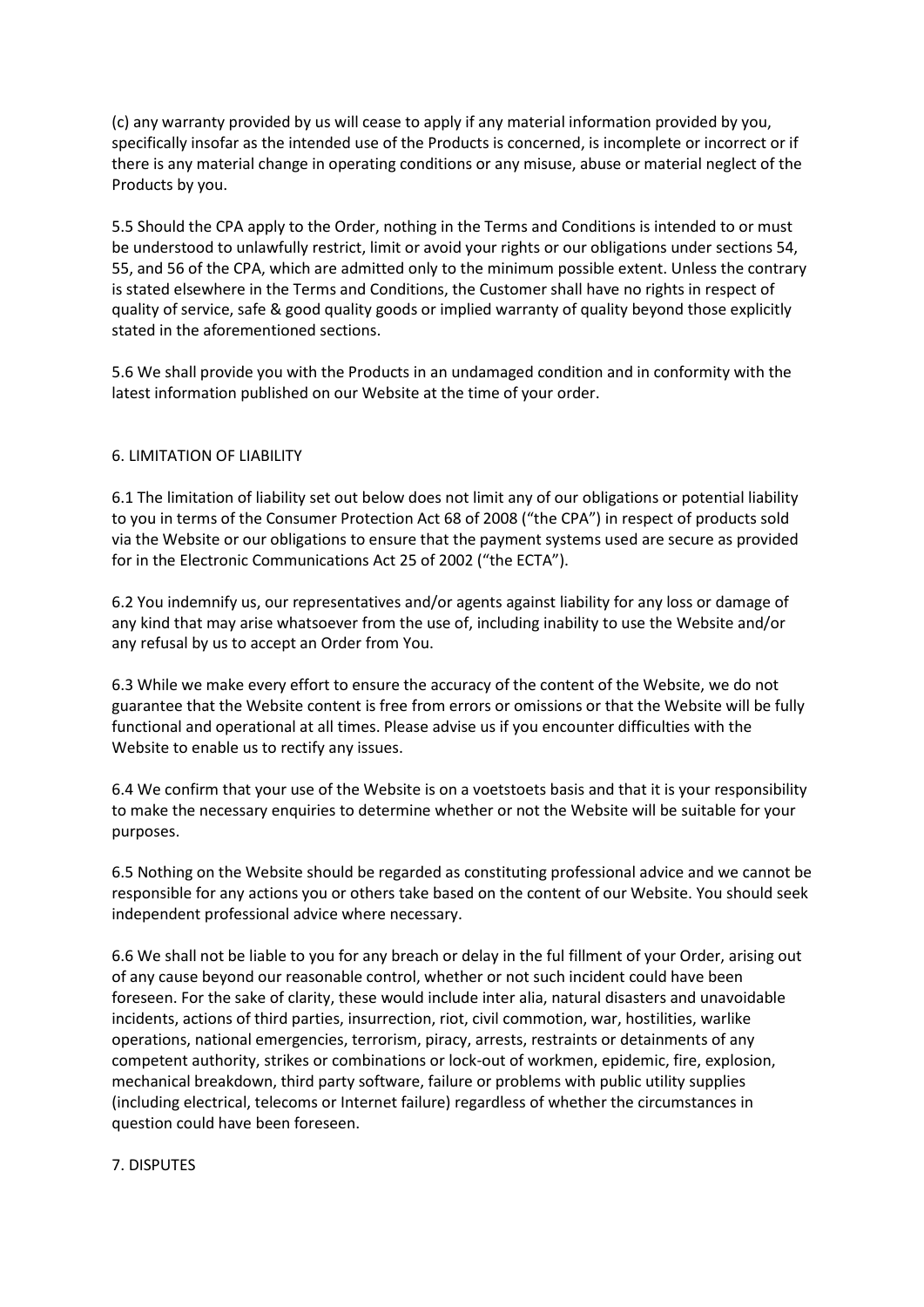Except in the event that urgent or interim relief is required to be sought from a court having the necessary jurisdiction, should a dispute arise between the parties, that cannot be resolved by negotiation by the parties, the dispute shall be submitted to arbitration. Any arbitration arising out the Terms of Conditions shall be confidential and shall be conducted in accordance with the expedited rules stipulated by the Arbitration Foundation of South Africa which rules can be downloaded from www.arbitration.co.za/download/expedited\_rules.pdf.

# 8. VOUCHERS AND PROMOTIONAL COUPONS

8.1 Terms and conditions applicable for the use of vouchers and promotional coupons will be set out on the voucher or promotional coupon and will stipulate the period of validity, products it may be used to purchase and whether it may be used together with any other voucher or promotional coupon.

8.2 We may, from time to time, email vouchers and or promotional coupons to registered users or non-users of the Website. We do accept any liability for non-delivery of any such voucher or promotional coupon to you and you shall have no claim against us for any voucher or promotional coupon that you do not receive.

8.3 You will not be entitled to claim any refund, whether in part or whole, from us or any other amount in respect of any voucher and or promotional coupon, which shall not have a cash value.

### 9. ELECTRONIC COMMUNICATION

When registering for an account with the Website, sending an email to us or signing up for any correspondence or communication with us, you acknowledge that you are agreeing to receive electronic communication from us. If you no longer wish to receive such communication please advise us in tailormadenina@gmail.com

### 10. NOTICES

10.1 We elect as our address for all purposes regarding the Terms and Conditions, the following address:

### 92A Peter Mokaba Road

A copy of any correspondence sent to our address above, must also be sent to our email address tailormadenina@gmail.com

### 11. PRIVACY AND PERSONAL INFORMATION

11.1 We are required by law to protect your personal information and will not disclose such information to third parties without your prior written consent or as directed by a court. Protection of your privacy is important to us and we undertake to delete or destroy all personal information that has become obsolete.

11.2 You confirm that you have supplied us with the following information and which we are authorised to gather and store: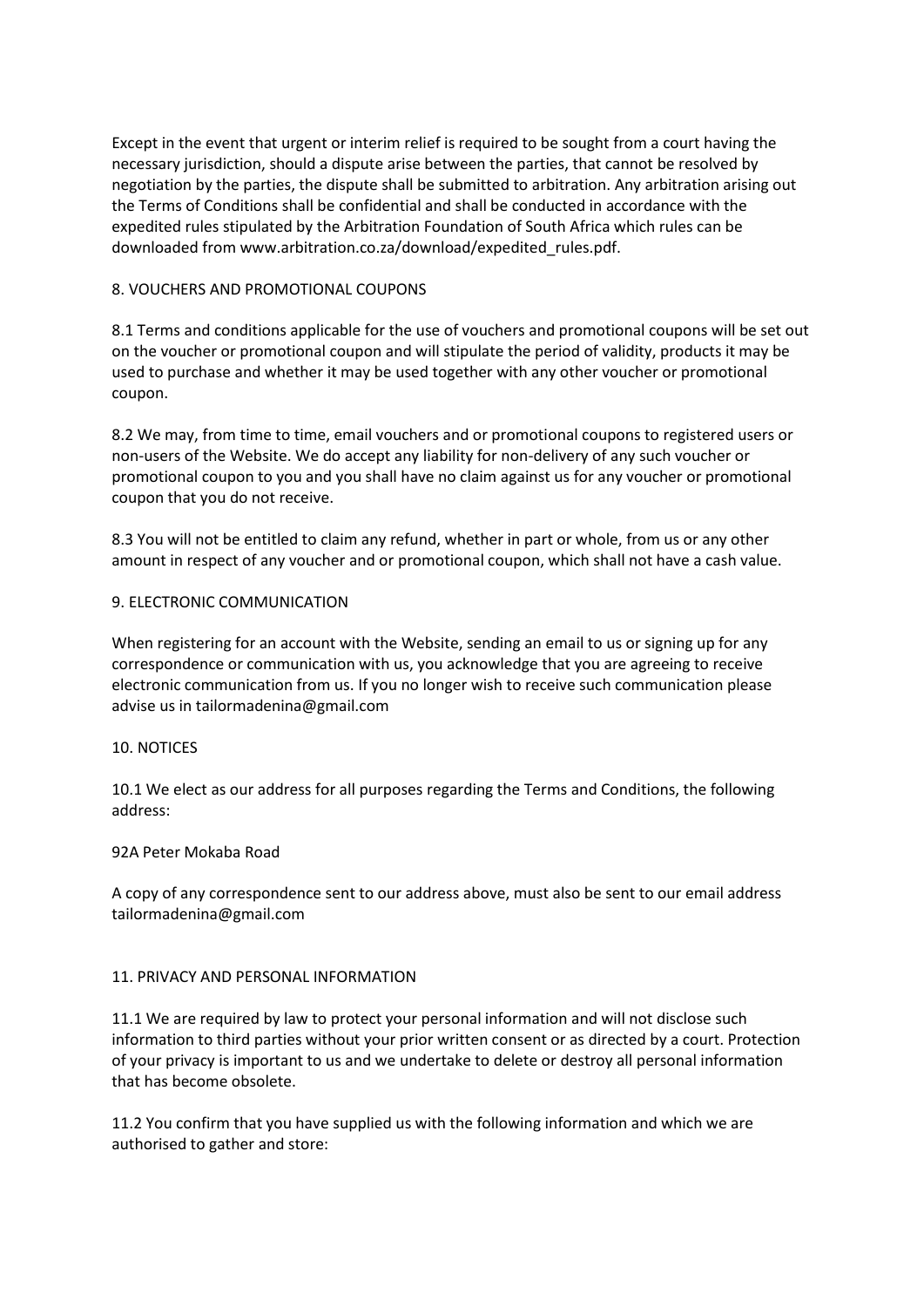(a) Name and surname (b) Date of birth (c) Sex (d) Citizenship (e) Nearest city (f) Email address (g) IP address (h) Identity number

11.3 We confirm that we are entitled to request, collect, collate, process, store and use the above information for interaction with you relating to the Website, including promotions and specials and marketing from us, to verify your information when processing Orders and to ensure delivery of Products to you. We are also entitled to compile profiles for statistical purposes and may freely trade with such profiles and statistical data, provided the profiles or statistical data cannot be linked to any specific person by a third party.

11.4 If you do not wish to receive direct marketing or advertising from the Website, or have any queries regarding our privacy policy please contact us by email at tailormadenina@gmail.com.

11.5 You hereby expressly confirm that we may give your personal information to our courier to enable delivery of the Products and to yoco payment

# 12. INTELLECTUAL PROPERTY

12.1 All content, trademarks and data on the Website, including but not limited to software, databases, text, graphics, icons, links, private information, designs and agreements are our property, or are being used by us

with permission of the owner thereof and are protected by local and international legislation and agreements.

12.2 Any copyright relating to the Website, including our Terms and Conditions is held by us and you may only view and print content from the Website for private and non-commercial purposes. Any enquiries regarding the use of content on the Website for non-private or commercial purposes must be addressed to tailormadenina@gmail.com.

12.3 In addition to the a foregoing, no person, whether natural or juristic, or website may be linked to any page on the Website without our prior written consent.

### 13. GENERAL

### Applicable Law

13.1 The Website has been created, is controlled, maintained and run in the Republic of South Africa. It is therefore governed by South African legislation and the Terms and Conditions.

13.2 The parties consent to the jurisdiction of the Magistrates' Court notwithstanding the fact that such action or proceedings may be beyond the jurisdiction of such Court and this clause will be regarded as constituting the necessary written consent granting jurisdiction to the Magistrate's Court in terms of Section 45 of the Magistrates' Court Act 1944, as amended. Notwithstanding the aforegoing, the Company shall be entitled, but not obliged, to bring any action or proceeding in any other Court.